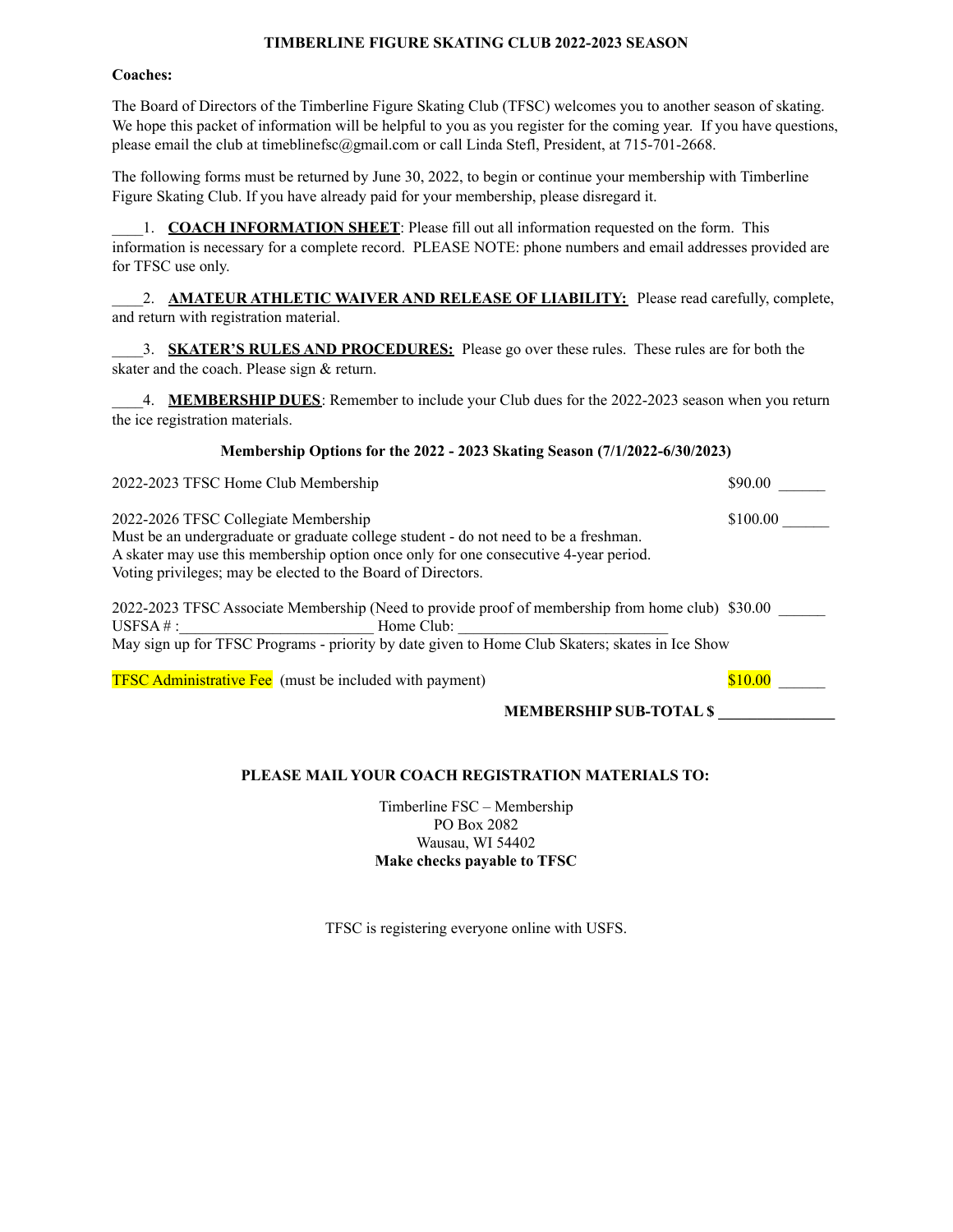# **TIMBERLINE FIGURE SKATING CLUB**

# **COACH INFORMATION SHEET**

### **Please complete the information below to coach on TFSC contracted ice**

|                  | If you are a new coach to TFSC you must also meet the requirements on Pages 5 & 6 of this packet                                                                                                                                     |
|------------------|--------------------------------------------------------------------------------------------------------------------------------------------------------------------------------------------------------------------------------------|
|                  | <b>Coach Information</b>                                                                                                                                                                                                             |
| Name:            | <u> 1989 - Johann Harry Barn, mars and de Barn, mars and de Barn, mars and de Barn, mars and de Barn, mars and de</u>                                                                                                                |
|                  |                                                                                                                                                                                                                                      |
|                  | <u>and the state of the state of the state of the state of the state of the state of the state of the state of the state of the state of the state of the state of the state of the state of the state of the state of the state</u> |
|                  | Alt. Phone:<br>Phone:                                                                                                                                                                                                                |
|                  |                                                                                                                                                                                                                                      |
|                  |                                                                                                                                                                                                                                      |
|                  |                                                                                                                                                                                                                                      |
|                  | Requirements for TFSC Coaches:                                                                                                                                                                                                       |
| $\mathbf{1}$     | <b>Resume</b><br>Must have a CURRENT resume on file. Please submit every 2 years<br>I submitted a resume last year                                                                                                                   |
|                  | Attached is a current resume                                                                                                                                                                                                         |
| $\overline{2}$ . | <b>Personal Liability Insurance</b>                                                                                                                                                                                                  |
|                  |                                                                                                                                                                                                                                      |
|                  | <b>Attach</b> a copy of your CURRENT Personal Liability Insurance<br>This can be obtained thru the USFS website or the PSA website                                                                                                   |
|                  |                                                                                                                                                                                                                                      |

3. **USFS Coaches Registration**

It must be completed by June 30, 2022. It shall be completed online at [usfsa.org](http://www.usfsa.org).

\_\_\_\_ YES, I have registered with the USFS and will **submit my background check results by 6/30/2022.**

#### 4. **Continuing Education (PSA and USFS)**

Must be completed by 6/30/22

TFSC will follow the same categories and requirements as the USFS and PSA and results will be verified with PSA.

**\_\_\_\_**YES, I have completed my CER with PSA and will submit the results by 6/30/22.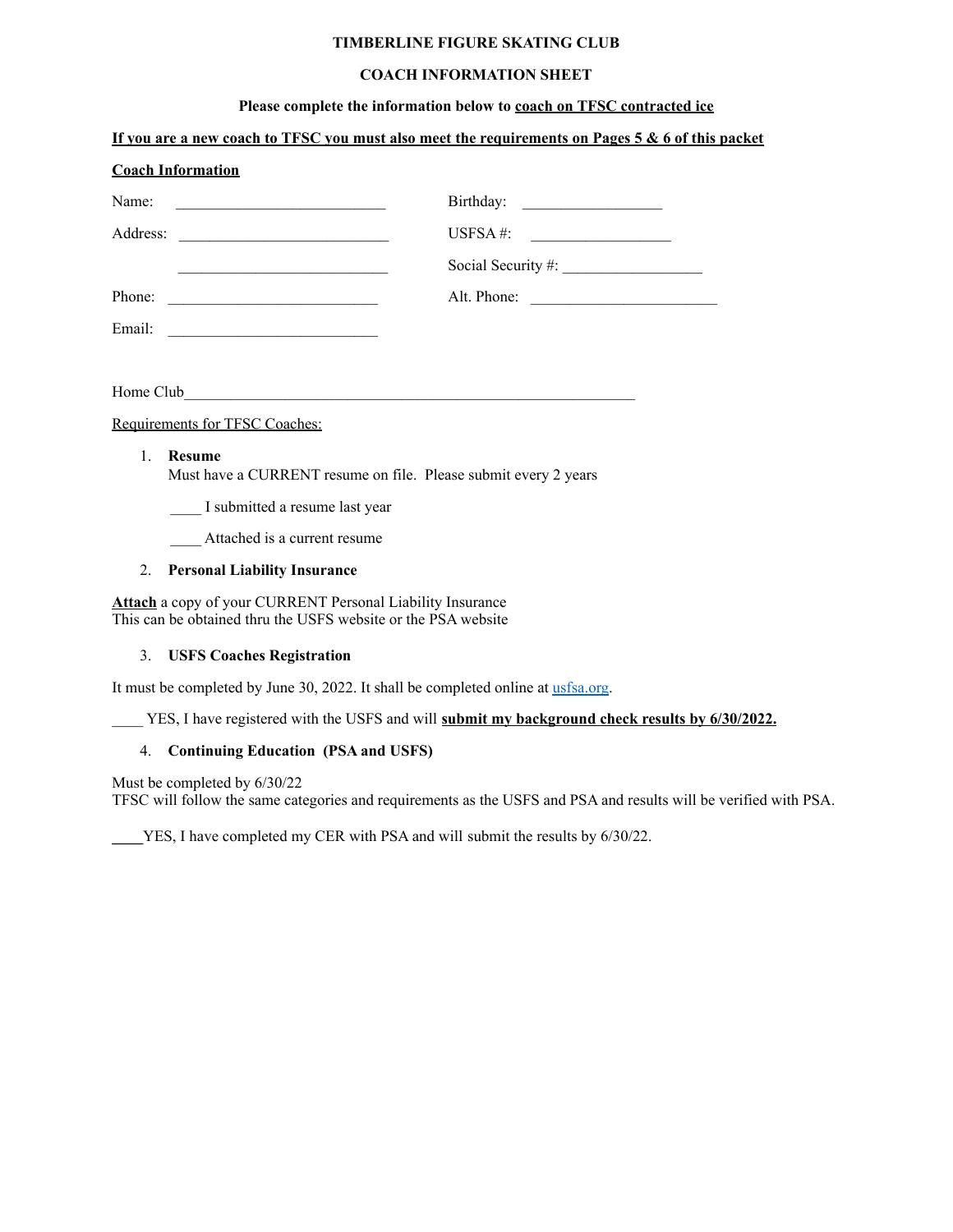# **AMATEUR ATHLETIC WAIVER AND RELEASE OF LIABILITY (Required)**

**Coach's Name**: \_\_\_\_\_\_\_\_\_\_\_\_\_\_\_\_\_\_\_\_\_\_\_\_\_\_\_\_\_\_\_\_\_\_\_\_\_\_\_\_\_

(Please Print)

In consideration of being allowed to participate in the Timberline Figure Skating Club/Greenheck Field House/Marathon Park program, related events and activities, including, but not limited to programs at the Arena and Off-site, the undersigned acknowledges, appreciates, and agrees that:

1. The risk of injury from the activities involved in this program is significant, including, but not limited to, the potential for permanent paralysis and death, and while particular rules, equipment, and personal discipline may reduce this risk, the risk of serious injury does exist; and,

2. I KNOWINGLY AND FREELY ASSUME ALL SUCH RISKS, both known and unknown, and assume full responsibility for my participation; and

3. I willingly comply with the rules and procedures for participation. If, however, I observe, or in the case of a minor, the parent(s) or legal guardians(s) observe, any unusual significant hazard during my presence or participation, I will remove myself from participation and bring such to the attention of the nearest official immediately; and

4. I, for myself, and on behalf of my heirs, assigns, personal representatives, and next of kin, HEREBY RELEASE, WAIVE AND HOLD HARMLESS, TIMBERLINE FIGURE SKATING CLUB, GREENHECK FIELD HOUSE, MARATHON PARK, MARATHON COUNTY, WAUSAU, SCHOFIELD, their representative administrators, members, directors, agents, coaches, officials, other participants, sponsors, advertisers, and, if applicable, owners and lessors of the premises used to conduct the event, including, but not limited to, at the Arena, in transit to or from the Arena, hereinafter referred to as "releases," from any and all liability to each of the undersigned, and any and all claims, demands, losses or damages on account of INJURY, DISABILITY, OR DEATH, or loss or damage to property.

5. I also understand and accept the fact that the terms of the ice rental contract between Timberline Figure Skating Club, Greenheck Fieldhouse, Marathon Park, Marathon County**,** and the officers, directors, supervisors and employees of the above entities are not responsible for any property damage or loss suffered by me which occurs in the locker rooms or any other area wherein property of mine or the skating club is kept or stored, either permanently or temporarily.

6. This waiver and release are understood to supersede and take precedence over any other agreement or representation, whether written or oral, which contradicts the terms of this waiver.

I HAVE READ THIS RELEASE OF LIABILITY AND ASSUMPTION OF RISK AGREEMENT AND FULLY UNDERSTAND ITS TERMS. I FURTHER UNDERSTAND I HAVE GIVEN UP SUBSTANTIAL RIGHTS BY SIGNING THIS FORM AND HEREBY SIGN IT FREELY, VOLUNTARILY, AND WITHOUT ANY INDUCEMENT.

| Participant's Signature         | Participant's PRINTED Name    | Date |
|---------------------------------|-------------------------------|------|
| <b>Emergency Contact Person</b> | <b>Emergency Phone Number</b> |      |

Participant's Address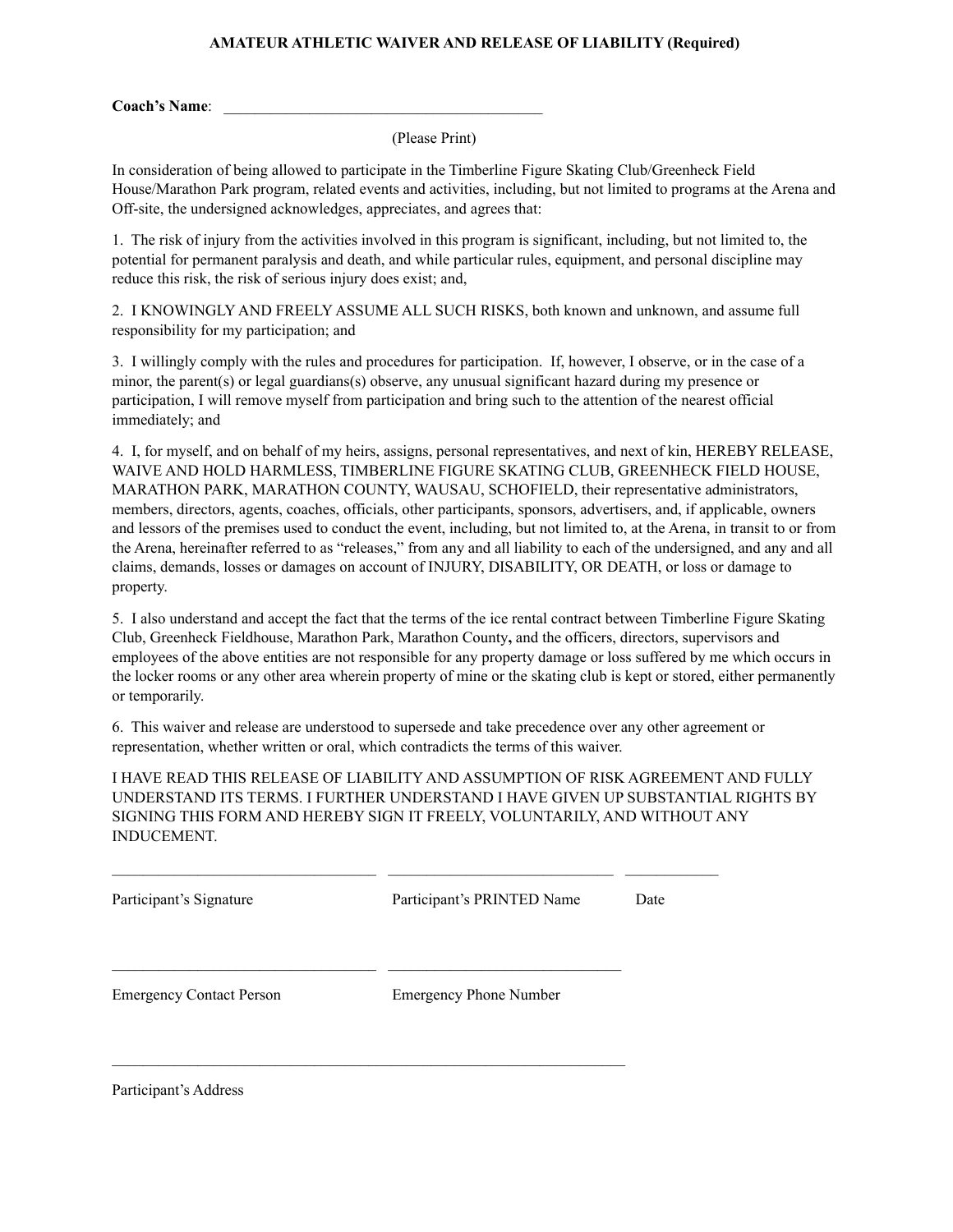# **TIMBERLINE FIGURE SKATING CLUB RULES AND PROCEDURES (Required)**

The following rules and procedures promote an atmosphere conducive to training and allow for the safety of each skater. Both skaters and pros must follow the rules to be effective:

- 1. All rink monitors are authorized to determine admission, monitor conduct on the ice, and enforce rules.
- 2. Skaters must check in **BEFORE** they get on the ice and between contiguous sessions. If a skater is not checked in within ten (10) minutes after the session begins, we may resell their timeslot to another skater.
- 3. Admission to be determined: 1) Club members on a first-come, first-served basis. 2) Contracted skaters who have checked in. 3) All other skaters on a first-come, first-served basis. (If a member forgets to check in, and there are more than 18 skaters on the ice, the skater will be asked to leave the ice.) **SKATERS MUST REMEMBER TO CHECK IN**.
- 4. Skaters may be removed from the ice for any of the following: 1) Intentionally damaging the surface of the ice 2) Consistent lack of consideration for other skaters 3) Offensive, abusive or profane language 4) Wild or rough skating 5) Disrespectful actions towards pros, ice monitors, other skaters or arena personnel.
- 5. Consumption of food/snacks/beverages on ice or near boards is prohibited; the only exception is water bottles that must be kept in the hockey boxes away from the ice surface. Keep all personal items such as tissue boxes, notebooks, music, and apparel clear of ice surfaces and/or access areas for all safety and remove them after each session.
- 6. Be considerate in the use of the ice. Consideration for 'right of way on the ice is: 1) skaters doing their program to music, 2) skaters having lessons, 3) skaters in harness. Practicing a program is critical to skating development; therefore, all coaches and skaters should know who has the right of way. Anyone who ignores these rules and procedures will receive a warning and be suspended from the session.
- 7. The club will assign a rink monitor for each session. The rink monitor or coach will play program music, and skaters will take turns. A skater **must** wear a vest or sash when their music is played. The skater whose music is being played has the right-of-way, although safety is the priority. We have a NO VEST…NO MUSIC policy, so if you do not have the vest or sash on and your music is playing; your music may be stopped until you wear the blaze orange vest or orange sash. NO EXCEPTIONS!!!
- 8. Avoid congregating on the ice during ice time; this is a hazard to all skaters; step off the ice for discussion of instruction, re-tying of skates, chatting, etc.
- 9. All coaches should instruct from the board area. An exception is teaching a new program or demonstrating elements.
- 10. Senior coaches must be trained on the harness before using it.
- 11. All videotaping must be done from the boards.
- 12. Skaters who are not current with their fees will not be allowed on the ice.
- 13. Skaters who have not signed the liability waiver will not be allowed on the ice.
- 14. Skaters who are not current USFSA members will not be allowed on the ice during "TFSC time."
- 15. Please leave the ice promptly when the Zamboni doors open for resurfacing and/or buzzer sounds.
- 16. Ice Monitor / Admission concerns should be addressed to a TFSC Board Member for resolution.
- 17. Any grievances should be brought to the TFSC Board of Directors.

 $\mathcal{L}_\text{max}$  and the contract of the contract of the contract of the contract of the contract of the contract of

Printed Name